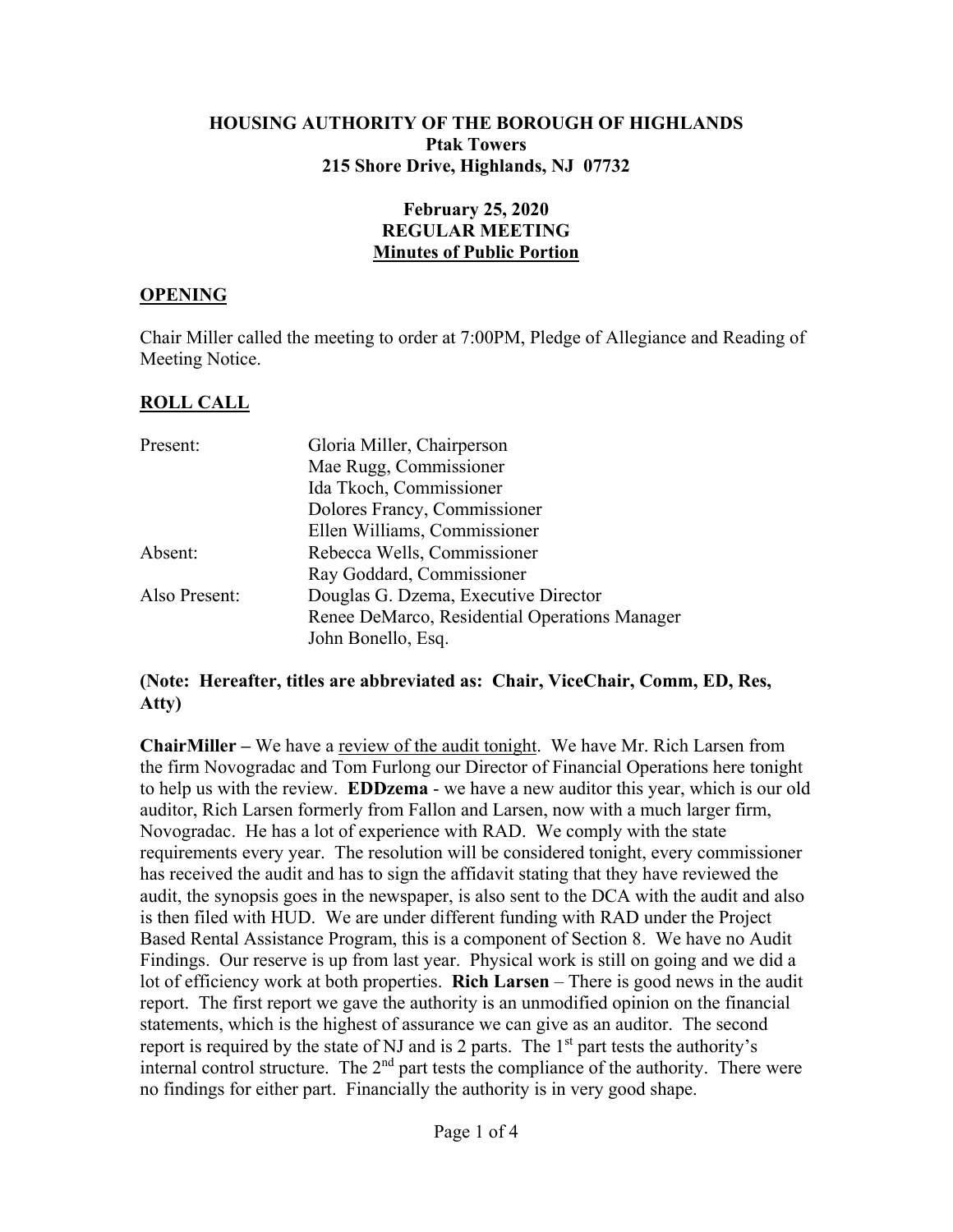### **APPROVAL OF MINUTES** – *January 27, 2020 Regular Board Meeting, Public Portion and Executive Session.*

Motion made to adopt the minutes by Comm Francy and seconded by Comm Williams Chair Miller asked for a vote.

| Aye        | (5) | Rugg, Tkoch, Francy Williams, Miller |
|------------|-----|--------------------------------------|
| Nay        | (0) |                                      |
| Abstention | (0) |                                      |
| Absent     | (2) | Wells, Goddard                       |

# **PRESENTATION OF BILLS**

Motion made to approve the February 2020 Bills List made by Comm Williams and seconded by Comm Francy Francy . Chair Miller asked for a vote.

| Aye        |     | Rugg, Tkoch, Francy Williams, Miller |
|------------|-----|--------------------------------------|
| Nay        | (0) |                                      |
| Abstention | (O) |                                      |
| Absent     | (2) | Wells, Goddard                       |

# **CORRESPONDENCE**

**ED Dzema –** There were three Notices that went out to the residents on construction.

# **COMMITTEE REPORTS**

**Comm Rugg –** As far as I know bingo has been going fine.

**Comm Tkoch** – We don't see telephone books anymore. If you call the telephone company, they will send you one. We started a movie club, we bring movies down to the community room at 7:30pm and a group of us watch them. There is a St. Patrick's Day Luncheon on Saturday, March 7, 2:00pm -5:00pm; at the Highlands Community/Rec Center. There will be Food, Irish Dancing and Ellen's Band will be performing. Transportation will be provided, sign up on bulletin board/call to confirm transportation.

**Comm Williams** – On February 18; Jackie, Lucille, Dolores and I went to the Highlands Elementary School for our intergenerational workshop. Jackie and I did the activity. Lucille and Dolores assisted by walking around the classroom giving the kids feedback, supporting our activity. We go once a month and the kids are happy to see us. Next month, March 24, we are making puppets. We meet here at 10:30am to plan our activity and then go to the school from  $12:30 \text{pm} - 2:30 \text{pm}$ . We are working with the 2<sup>nd</sup> and 4<sup>th</sup> grade students each month.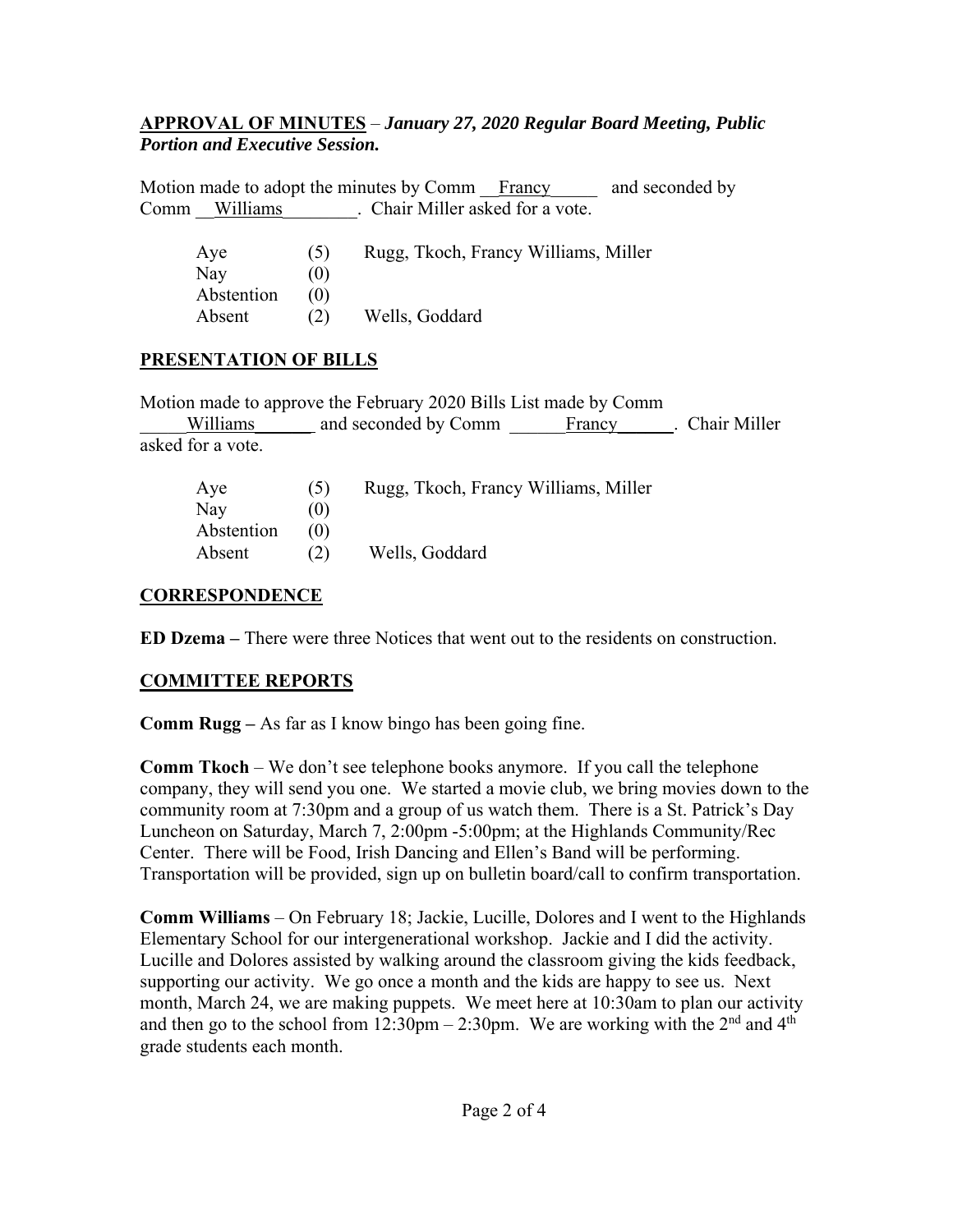**Renee - February Vacancy Report**: 0 vacancies at Ptak and JPM. At Ptak: 6 residents and 75 non-residents on the waiting list. At JPM: 6 residents and 50 non-residents on the waiting list.

# **OFFICERS & STAFF REPORTS**

**ED Dzema** – Our next board meeting is scheduled for March 24 and is going to be held over at Jennie Parker Manor. We invite the board members to meet at the community center earlier, 6:30pm, and we will have Doug Sabey walk you through some of the capital improvements that have been implemented at JPM. We received a check for almost \$19,000.00 from an insurance loss that occurred last year, 8/1/19. One of the check valves went out on the boilers at Ptak and did some damage. The check was lost for a while, it finally arrived. We had a visit today from our Joint Insurance Fund, Risk Control Group. They sat with myself, Renee, Joe and John and reviewed their MEL Institute (training for risk control) that is available to us. They also reviewed our sites and gave suggestions regarding compliance.

**OLD BUSINESS** – None to report.

**NEW BUSINESS** – None to report

# **RESOLUTIONS**

**FY20-035** – Resolution to approve the fiscal audit of the year ended June 30, 2019.

| Motion was made by Comm |         | Williams       | and seconded by Comm                  | Francy |
|-------------------------|---------|----------------|---------------------------------------|--------|
| Aye                     | $\circ$ |                | Rugg, Tkoch, Francy, Williams, Miller |        |
| Nay                     | (0)     |                |                                       |        |
| Abstention              | (0)     |                |                                       |        |
| Absent                  | (2)     | Wells, Goddard |                                       |        |
|                         |         |                |                                       |        |

**FY20-036** – Resolution to approve an amendment to the preference point system.

|            |     | Motion was made by Comm Francy<br>and seconded by Comm Williams |
|------------|-----|-----------------------------------------------------------------|
| Aye        | (5) | Rugg, Tkoch, Francy, Williams, Miller                           |
| Nay        | (U) |                                                                 |
| Abstention | (0) |                                                                 |
| Absent     | (2) | Wells, Goddard                                                  |

# **PUBLIC PORTION –**

**John O'Bannon, apt. 313** – I haven't seen a fire extinguisher in the community room. **Renee** – there is one in the kitchen and there is an extinguisher right outside in the hallway.